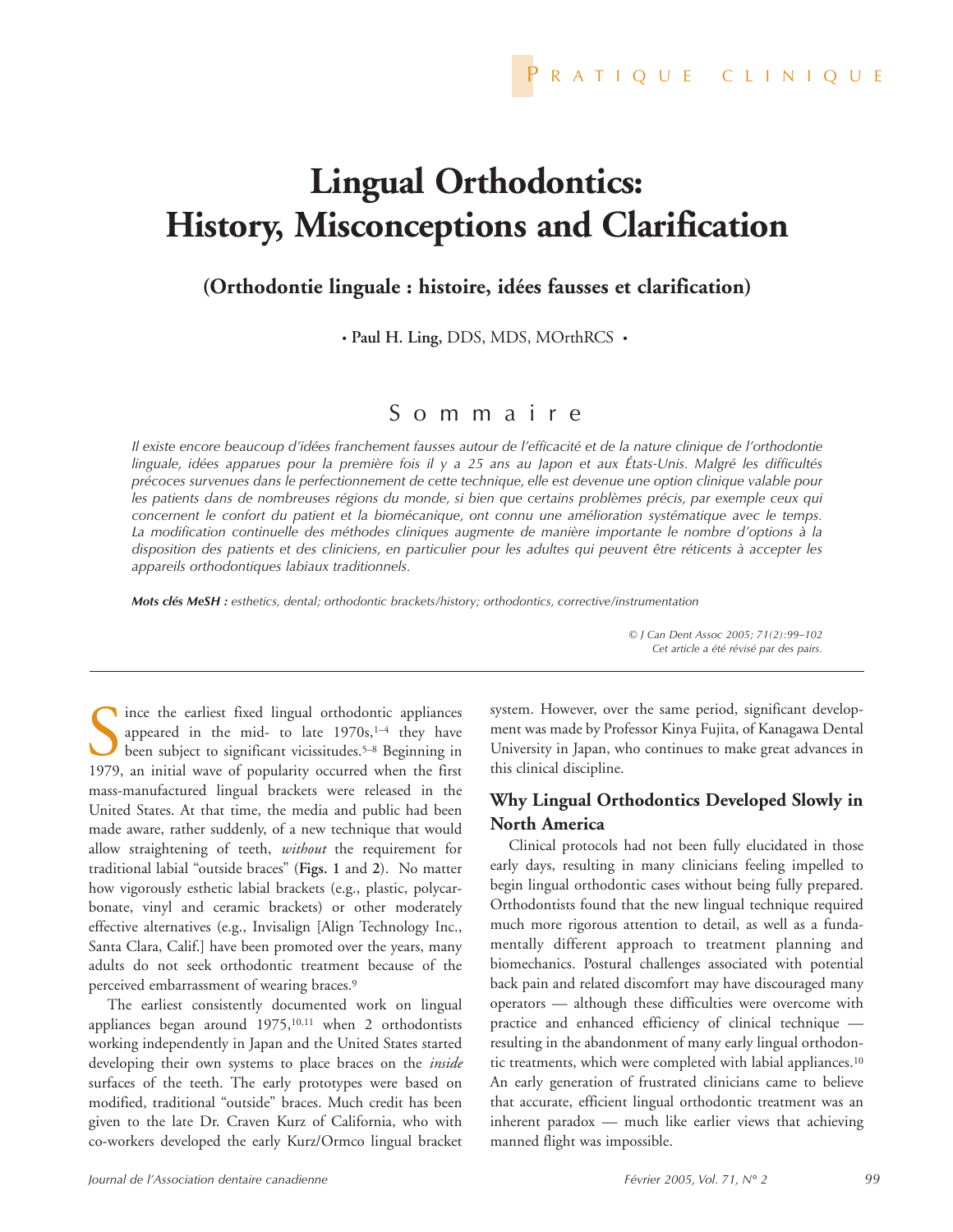

*Figure 1: The visual appeal of concealed lingual orthodontic appliances is obvious, especially compared with an earlier fully banded labial orthodontic appliance (Fig. 2). Even modern bonded clear labial brackets hold limited esthetic appeal for many people.*



*Figure 2: Fully banded labial orthodontic appliance.*



*Figure 3: A clinical view of the Ormco 7 lingual apparatus, an American design. Note the complete absence of attachments on the labial and buccal surfaces.*



*Figure 4: Indirect lingual bonding is accomplished using transfer trays to orient the brackets on the teeth. One latest method, developed in Korea, uses an individual resin tray for each tooth to ensure maximum efficiency for initial bonding and re-bonding when necessary.*



*Figure 5: This adult patient presented with a Class II, division 2 malocclusion. Note the almost complete anterior overbite.*



*Figure 6: With fixed appliances bonded, the lower incisal edges are contacting the upper lingual brackets. There is no contact between the upper incisal edges and the lower brackets.*

Many negative perspectives continue to be propagated, particularly in North America. Thus, much of the long-term development of lingual orthodontic therapy has occurred in other parts of the world, including Japan and Italy,<sup>11</sup> France,<sup>7,12</sup> Korea,<sup>13,14</sup> Germany,<sup>15</sup> Singapore and Australia,<sup>8,16</sup> Turkey,<sup>17</sup> Israel<sup>10,11,18</sup> and South Africa, although there are a few dedicated practitioners in the United States.

#### **The Current State of Clinical Applications**

Ormco lingual brackets (**Fig. 3**) are currently in their seventh iteration (hence, Ormco Generation 7 brackets [Sybron Dental Specialties, Orange, Calif.]). They have been in use since about 1990 and continue to be widely used throughout the world. No substantive modifications to the design have been released since the early 1990s. They are compact and relatively simple for patients to wear, although they are not the only design available.

Objections to the concept of lingual orthodontic treatment are still occasionally raised, often by non-practitioners of the technique. For example, there is a perception that the length of treatment with lingual appliances is excessive compared with that for labial appliances. Students of orthodontic history may recall analogous debates beginning in the 1930s between the radical non-extraction lobby led by Dr. Edward Angle and the group under Dr. Charles Tweed, which advocated judicious

selection of extraction patterns.19 Despite the acrimony of the time, the latter faction's work led directly to the development of standard edgewise mechanics, which in turn laid the groundwork for the modern straightwire appliance. In other quarters, the efficacy and nature of functional appliances has also been, and occasionally continues to be, hotly debated.

Despite early resistance, "new" techniques such as these have eventually become proven and have moved from the margin to the mainstream. There seem to be only rare instances in which candid admissions have been made exposing the convenience of the standby "old excuse that treatment time would be considerably longer."20 While pundits may attempt to deflect patient interest in many a new clinical method in this fashion, there is no objective evidence to suggest that lingual orthodontic treatment should take any longer for a given case than labial orthodontic treatment.

#### **Is Treatment Quality Comparable to Labial Orthodontics?**

Literature review fails to reveal any objectively quantified evidence that lingual orthodontic mechanics are inherently slower or less precise in achieving dental alignment.18,21 Anecdotal reports, possibly influenced by individual bias, are not new. For example, when the first usable ceramic brackets were released during the early 1980s, it was suggested that it was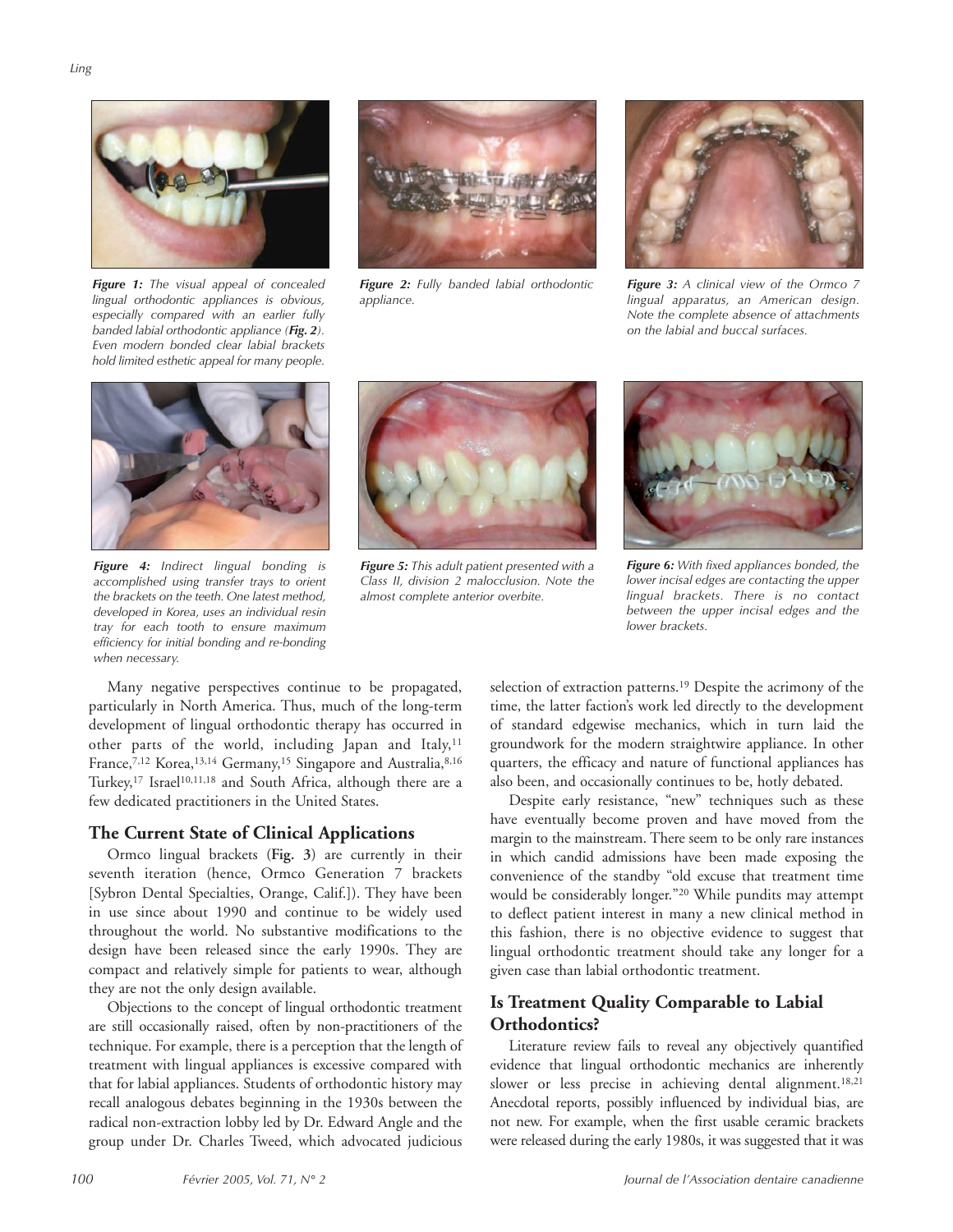

*Figure 7: An occlusal view (later in treatment) demonstrates the shape of the upper lingual brackets, which act effectively as a bite plane against the lower incisors.*



*Figure 8: Only archwire mechanics were used to close the buccal segments in this combined lingual-upper, labial-lower case. No acrylic bite planes, interarch elastics, or other auxiliaries were required.*



*Figure 9: The Begg technique was developed in Australia and is almost unknown in North America. Here labial Begg appliances have been modified to the lingual aspect.*



*Figure 10: The most current Fujita bracket system is most commonly used in Japan and Korea; it allows the possibility of combining straightwire mechanics with elements of the Begg technique and other approaches.*



*Figure 11: Special archforms are often employed and can be more complex than those for labial appliances.*



*Figure 12: The Stealth bracket is a new design. Other prototypes are being developed with self-ligation in mind.*

"impossible" to direct-bond ceramic brackets accurately owing to their intrinsic transparency and the reflection of light that purportedly obscured landmark recognition.22

Despite some early trepidation, the direct bonding of ceramic brackets quickly became accepted practice. As a further note, because the advent of early ceramic brackets (e.g., the Starfire ceramic system [Sybron Dental Specialties], among others) coincided roughly with the arrival of early lingual appliances, many clinicians at that juncture turned away from primordial lingual appliances in favour of labial ceramic brackets, notwithstanding short-lived objections such as that cited above.

Precision of bracket placement (and, therefore, final clinical results) has been addressed primarily by the use of indirect lingual bonding (**Fig. 4**). The laboratory protocols for fabrication of transfer trays have been a standard feature of most lingual orthodontic styles of practice since the beginnings of the discipline. Direct bonding is possible, but rarely implemented.

Another commonly held misconception centres around the assumed problem of bracket interference in cases of deep overbite.17 The earliest lingual bracket designs incorporated a built-in bite plane within the body of the upper anterior brackets.10,11,23 The clinical case shown (**Figs. 5–8**) demonstrates the initial "propping open" effect elicited by the

presence of lingual upper appliances against lower incisors, with subsequent posterior bite closure. Curiously, critics of this aspect of the lingual appliance seem to overlook the impingement inherent in similar cases between lower labial brackets and the incisal edges of the upper anterior teeth.

#### **The Patient's Perspective**

Early objections regarding the comfort of lingual appliances have been overcome with time and the establishment of clinical approaches that generally do not exist in labial orthodontics. For example, the use of removable silicone pads, soft thermoplastic splints and other devices has been developed to the point of routine use, where needed, to accommodate speech and eating patterns in new patients with lingual appliances.12,24

Bearing in mind that many people tend to exhibit the maxillary canine to canine most prominently when smiling, it is possible to offer combination treatment in the form of lingual upper appliances and lower labial appliances. Such an approach achieves the desired result, along with more accessible patient fees. It is not unusual in this case for the fee to be roughly 1.5 times the usual labial orthodontic fee, versus roughly twice the fee for a full bimaxillary lingual orthodontic set-up. Fees vary considerably, however, depending on the complexity of the individual case.